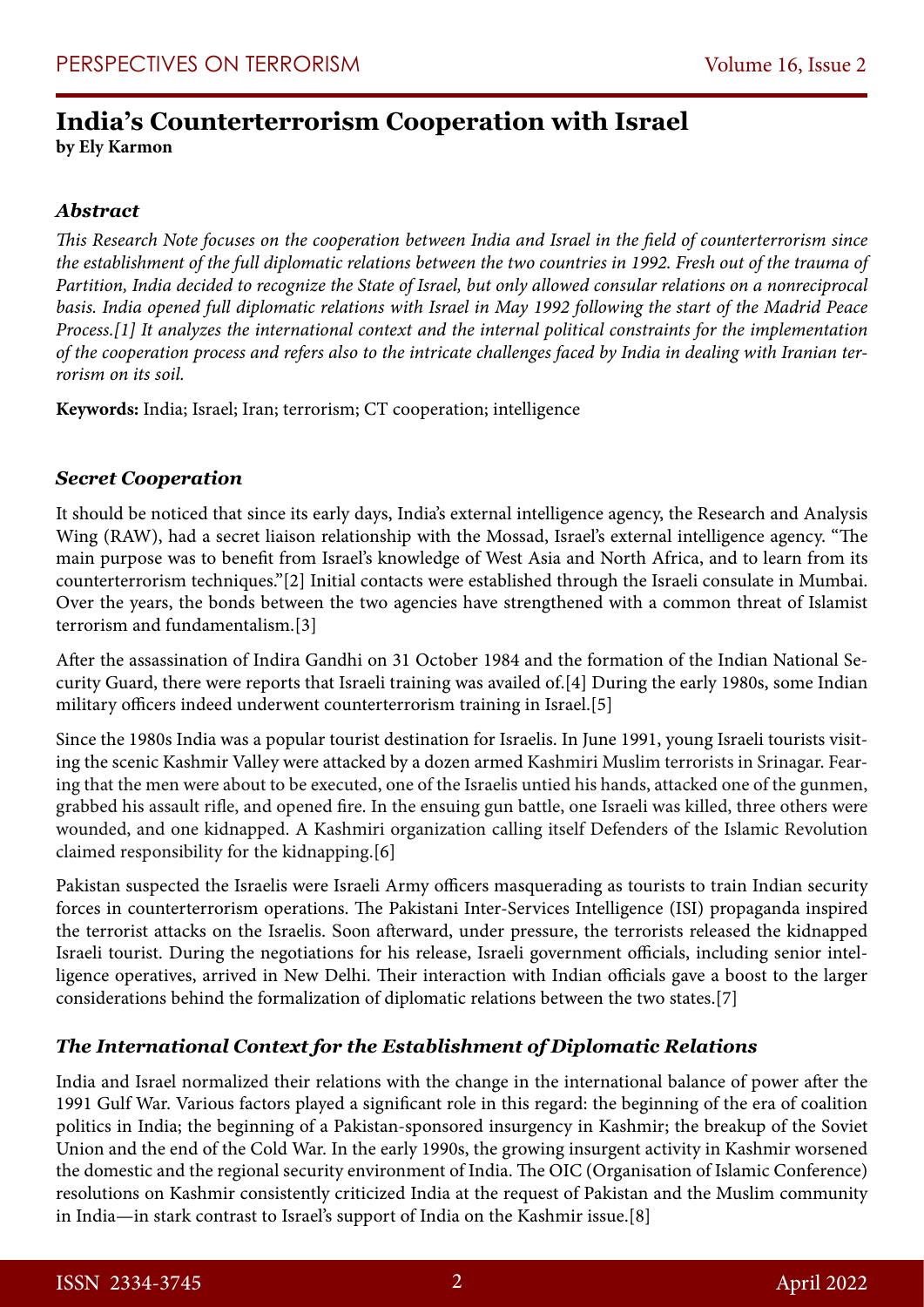While the Soviet Union showed positive indications that it would recognize Israel, the US started talking to the Palestinian Liberation Organization (PLO). China opened diplomatic relations with Israel in January 1991. Eventually, the PLO itself in its Conference in Algiers in 1988 recognized Israel's right to exist and the possibility of a peaceful solution to the Palestinian-Israeli conflict. For India, after the Madrid negotiation process began, the argument of "annoying friendly Arab States, and Muslims at home", lost relevance.[9]

As the Soviet Union, India's strongest strategic ally and defense supplier, had waned in power and influence and transformed into the Russian Federation, New Delhi wanted to engage more with the sole remaining superpower, the United States. Indian Prime Minister Rao was convinced that normalization with Israel was necessary to improve India's standing vis-a-vis the American Jewish community and the US political establishment. Therefore, India decided to change its earlier posture toward Israel and on 29 January 1992 accorded full diplomatic recognition to Israel and both nations established embassies in each other's countries.[10]

In justifying the opening of relations India offered several reasons: Israel's cruciality to what happens in West Asia and the Gulf; defense equipment, technologies and systems from Israel, given the drying up and unreliability of ex-Soviet sources; potential of cooperation in defense modernization and production; and Israel's knowledge and experience in countering terrorism techniques, border management methods which could help India in getting over its major weaknesses in internal security management.[11]

The 1999 Kargil crisis with Pakistan, when Israel responded positively to Indian requests for military equipment and ammunition, in the face of US pressure to implement an arms embargo on India, opened a new chapter in the arms trade between the two countries. India is today Israel's largest arms market while Israel is India's biggest arms supplier.[12]

#### *The Evolution of the Counterterrorism Cooperation*

According to Samuel Rajiv, researcher at the Institute for Defence Studies and Analyses (IDSA), India's foreign policy interactions with Israel are "marked by a political discreetness which is in contrast to its prominent political engagement with the Palestinians and countries of the Arab world." Indian government spokespersons and ministers acknowledge the importance of the "mutually beneficial cooperation" which "in no way dilutes India's principled support for the legitimate aspirations of the Palestinian people." India's "delicate balance" is evident in its censure of Israeli policies regarding the Palestinians.[13]

Other analysts have claimed that India has elevated the Israeli bilateral ties to that of a "pivotal relationship"—at the cost of India's relations with countries like Iran.[14] Israeli analysts have acknowledged that the India–Israel bilateral relationship is a "limited partnership" which "while mutually vital, is delicate."[15]

Fighting terrorism is a major issue and challenge for both India and Israel. The two countries set up in 2001 a Joint Working Group as part of their Strategic Dialogue. This Joint Working Group has served as a platform to exchange practical experiences on border security, suicide terrorism, aviation security, financing of terror, information security, as well as digital and cyber warfare. There is, however, a difference between India and Israel when it comes to the philosophy behind counterterrorism and respective threat perceptions. While Israel believes in giving no quarter to terror as an instrument of political negotiation, India has always believed in keeping a door open for dialogue. Israel sees circles of threat which include Iran, Syria, Hezbollah, and Hamas, while India sees its threats emanating from radical Islamist groups sponsored by Pakistan, especially the Taliban, Lashkar-e-Toiba and Jaish-i-Mohammad.[16]

India has sought to obtain Israeli assistance to train four battalions of nearly 3,000 soldiers in specialized counter-insurgency operations in desert, mountainous and jungle terrains, besides counter-hijack and hostage crisis situations. The *Jerusalem Post* of February 3, 2003, asserts that India sought security expertise from Israel due to its inability to control infiltration into Jammu and Kashmir, as well as some other stretches of the India-Pakistan border that resulted in a high-profile attack on its Parliament on 13 December 2001.  $[17]$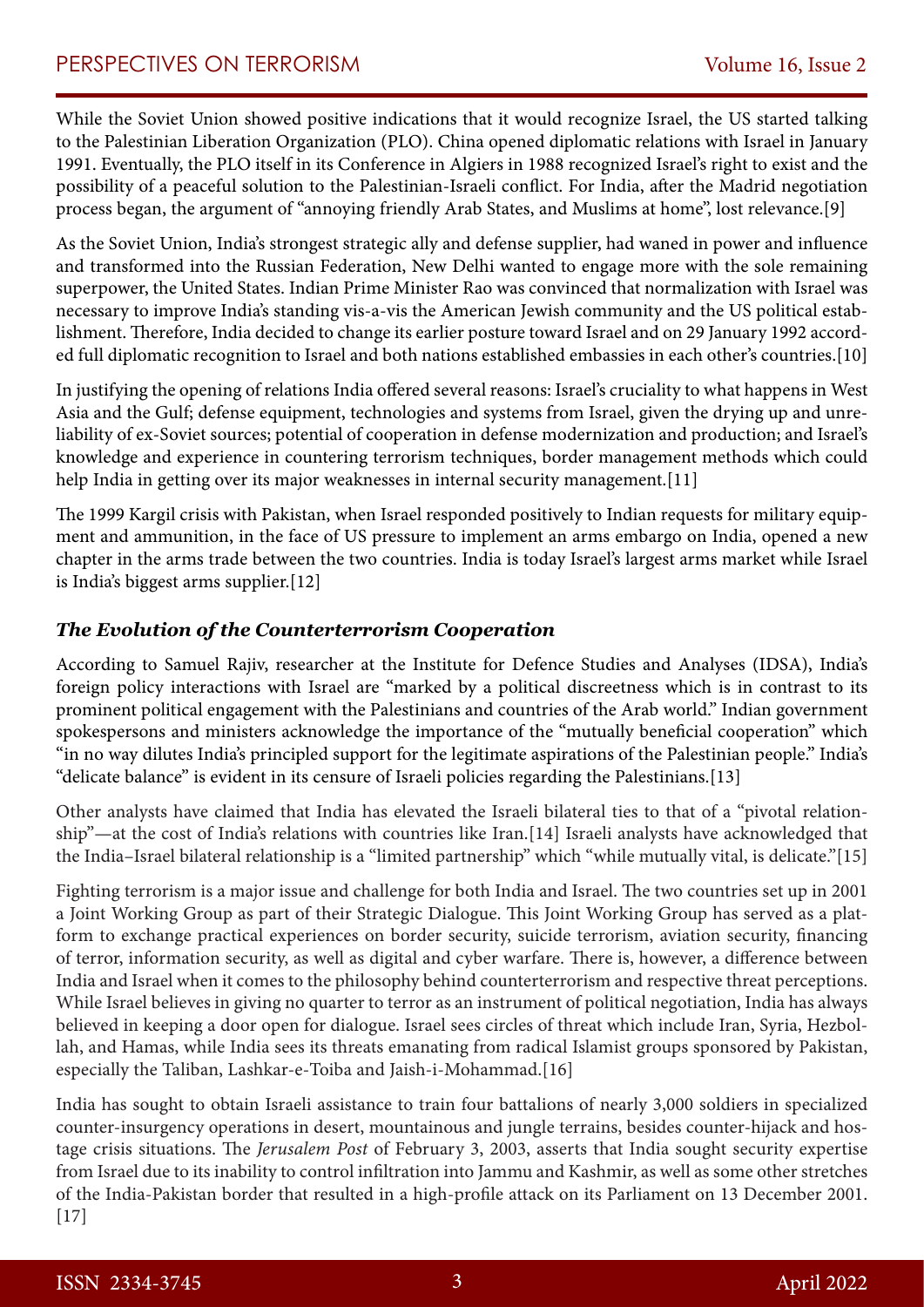The convergence of Indo-Israeli interests and their strategic significance was outlined by the Indian National Security Adviser Brijesh Mishra in his address to the American Jewish Committee. Therein he argued that democratic countries that are the prime targets of international terrorism should form a "viable alliance" and develop multilateral mechanisms to counter the menace. He identified India, the US and Israel as countries fitting that description. During the June 22, 2003 Joint Working Group meeting, the Deputy Director General of the Israeli Ministry of Foreign Affairs, Zvi Gabey, said: "We find ourselves in the same camp that fights terrorism, and we have to develop our relationship according to that." Indian Foreign Ministry officials said during the same meeting, "India finds it increasingly beneficial to learn from Israel's experience in dealing with terrorism since Israel, too, has long suffered from cross-border terrorism."[18]

# *The BJP's Contribution to Enhanced Cooperation*

India's ruling Bharatiya Janata Party (BJP) has always been an ardent supporter of stronger ties between India and Israel. Its leaders, whether in opposition or in government, have continuously expressed admiration for Israel's counterterrorism expertise and national security policies.[19]

The BJP, a Hindu National right-of-center party, came to power in 1996, first for 13 months and then, in 1998, for a full term. The prominent leaders of the BJP, Prime Minister Atal Bihari Bajpayee and Deputy Prime Minister and Home Minister L.K. Advani, had expressed admiration for Israel's survival in a hostile neighborhood, and their assessment of the threat of global Islamist terrorism coincided with that of Israel. The visits in 2000 of two high-profile ministers of the BJP-led government, Home Minister Advani and Jaswant Singh, the first Indian foreign minister to visit Israel, underlined the importance that Israel had come to occupy in Indian strategic and security circles.[20]

The delegation which accompanied the visit of the Indian Home Minister L.K. Advani included the heads of India's intelligence agencies Research Analysis Wing (RAW), the Intelligence Bureau (IB), and the Central Police organization. In meetings with the Mossad chief and Israeli ministers responsible for security, Indian counterparts discussed collaboration in internal security management and intelligence sharing and cooperation. As a consequence, Israeli intelligence agencies agreed to open offices in New Delhi.

The 9/11 terrorist attacks, the spreading of Islamist terrorism, and the exclusion of India and Israel from the US-led War on Terror in Afghanistan, while making Pakistan an ally in this effort, brought the security, defense, intelligence and counterterrorism issues to the forefront of the growing Indo-Israeli strategic partnership. No wonder, then, that India, like Israel, felt that it had to build its own tools for protecting its citizens and its borders from terrorist groups, some of which are assisted by the neighboring states.[21]

# *The Effect of the 2008 Mumbai Terrorist Attacks*

On November 26, 2008, 10 gunmen associated with the Lashkar-e-Taiba (LeT—"Army of the Righteous") organization attacked five locations in Mumbai, India, firing at random, with the intention of killing a maximum number of people. The attackers deliberately targeted areas of the city frequented by foreigners with the intention that this would maximize the global impact of their actions. The gunmen took hostages and withstood the Indian security forces for three days. The final death toll was 165 killed—140 Indian citizens and 25 foreign visitors. Nine of the 10 gunmen were also killed. The 10th was apprehended by the authorities, convicted of murder, and executed four years later.

Among the sites targeted was Nariman House, known also as "Chabad House," a popular stop for Israeli tourists. Chabad, also known as Lubavitch, is one of the world's best-known Hasidic movements, particularly for its outreach activities. Chabad operates mainly in the wider world and caters to secularized Jews. Six Israeli citizens, including Rabbi Gavriel Holtzberg and his wife Rivka, who managed the Chabad House, were tortured and murdered at this site.

An Indian investigation confirmed LeT's responsibility for the attacks. Pressure from the United States and United Nations on Pakistan led to the arrest of a number of LeT members on Pakistani soil. In 2009, Pa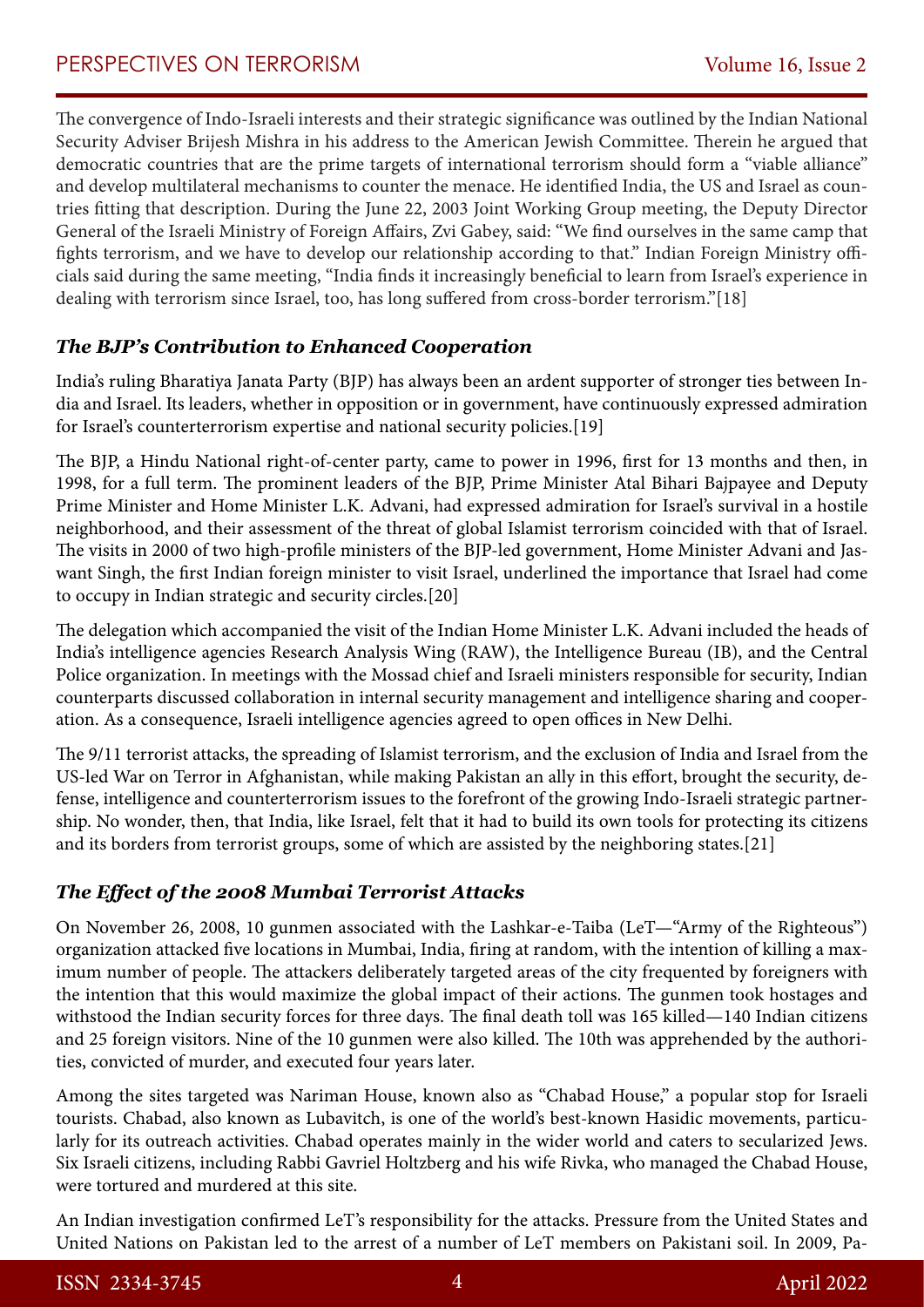kistan also confirmed the organization's responsibility for the attacks. Evidence has emerged that a close relationship between the group and the Pakistani Inter-Services Intelligence organization, or elements within that organization, was maintained before, during and subsequent to the attacks. One of the ISI officers, "Major Iqbal," directed and funded the attacks, and personally selected the targets. Iqbal specifically chose the Nariman Chabad House as a target because he claimed that it was a front for the Mossad.[22]

The strategic relationship and partnership between Israel and India have grown exponentially since the Mumbai attacks of 2008, pointing to a certain consistency which remains at the core of bilateral relations. [23] The Mumbai terror attacks—planned and engineered from Pakistani territory, exposed the difficulty of the Indian state to control its borders, process actionable intelligence in time, and preempt and counter terrorist attacks. As a result, Israel has provided India with satellite photo imagery, unarmed vehicles (UAVs), handheld thermal imagers, night vision devices, long-range reconnaissance and observation systems (LOR-ROS), and detection equipment for counterterrorism purposes. Counterterrorism was also one of the priority areas of discussion during Israeli President Reuven Rivlin's landmark meeting with Modi in New Delhi in November 2016.[24]

# *The PM Narendra Modi's Strategic Impact*

Indian Prime Minister Narendra Modi can be credited with "elevating the strategic dimension of the Indo-Israeli partnership by bringing the bilateral relationship out from under the carpet" during his historic visit in Israel in July 2017, the first visit by an Indian prime minister to the Jewish state. Defense, the central pillar of the relationship, has increased dramatically under his government. Modi's "epoch-making trip" gave an unprecedented push to efforts to build new bilateral relations and further solidify security ties between the two countries. However, India's growing tilt toward Israel might not have much impact on its own relationships with its traditional Arab partners.[25]

A crucial aim of Modi's foreign policy is to ensure that his domestic "transformational" agenda is not held hostage to diplomatic or military adventures of India's adversaries. Thus, he developed a strategy that uses hard and covert power, including the use of Special Forces operations, most dramatically highlighted by the surgical strikes India carried out across Pakistan-occupied territory in 2016. According to some observers, these dynamics are likely to translate into greater security cooperation with Israel—although the Indian government faces challenges in using the same kind of counterterrorism tactics that Israel has practiced.[26]

According to Shalom Salomon Wald, Indian diplomacy refuses to call Modi's friendship with Israel and the change in bilateral relations since 2014 "a revolution." This caution is justified as it is wise not to antagonize the Arab world unnecessarily. The Indo-Israeli links were growing steadily for twenty years, and Modi was merely the culmination of a long process.[27]

As the two countries marked 25 years of ties, Daniel Carmon, Israel's ambassador to India since July 2014, said that "there was a policy in the past and it has changed" [28]: after 25 years of "low key, low volume" bilateral cooperation, he could feel doors were opening at the governmental level, as India has overcome its hesitance to accept its relationship with the Jewish nation openly.[29]

For its part, Israel seems to be consciously focusing on expanding internal security/HLS cooperation. The Israeli Embassy has an official, the Deputy Defense Attaché for HLS Defense Cooperation, who is specifically tasked with these matters. The issue is also on the agenda of meetings Ambassador Daniel Carmon conducted at the time with regional leaders. During his meeting with the chief minister of Andhra Pradesh in December 2014, for instance, Carmon discussed the possibility of internal security cooperation with the state. He also met with the police chiefs of the two Telugu-speaking states during his visit.[30]

During a public lecture at the United Services Institution of India (USI) on April 1, 2015, Ambassador Carmon highlighted the importance of the February 2014 HLSCT landmark agreement between the two countries which provided the formation of four working groups to advance cooperation in these fields, suggesting that as a consequence the institutional interaction in this area has been seriously enhanced.[31]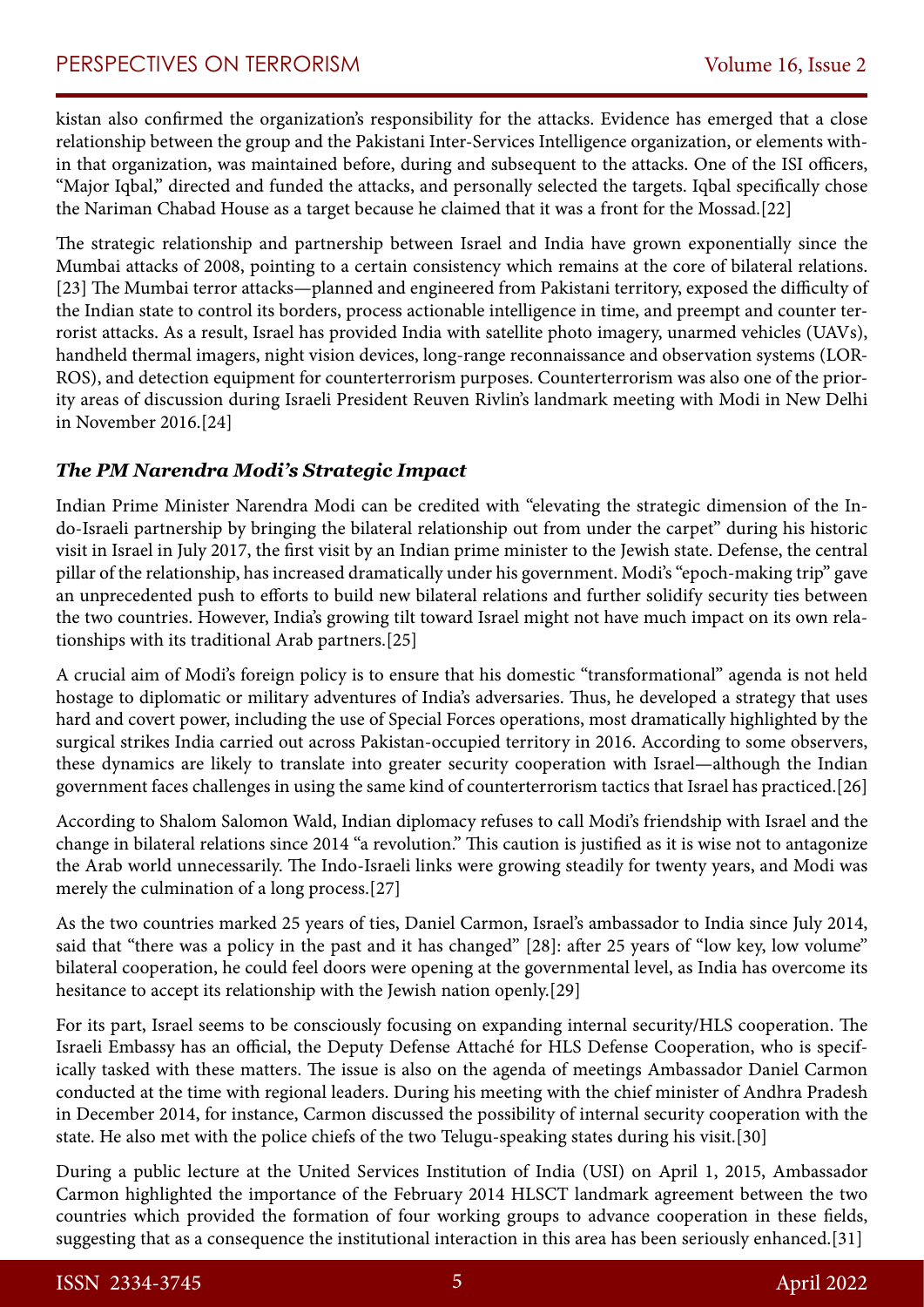In August 2017 it was reported that India is deploying along its border with Pakistan a smart Israel-developed fencing system having a "quick response team" mechanism which strikes when the CCTV-powered control room detects an infiltration attempt. It is an ambitious project called the comprehensive integrated border management system (CIBMS) as part of the Modi government's plan to completely seal the Indo-Pak and India-Bangladesh borders in the coming years.[32]

During his January 2018 visit to India, Prime Minister Benjamin Netanyahu signed nine agreements, including one in the area of cybersecurity, and laid a wreath for the 11/26 Mumbai terror attack victims. This was the first Prime Ministerial visit from Israel to India in 15 years after that of Ariel Sharon in 2003.[33] In December 2020 India and Israel carried out, during a virtual meeting of India-Israel foreign offices, a comprehensive review of their cooperation, especially in the strategic fields of defense and security, counterterrorism, and cybersecurity.[34]

# *The Iranian Factor*

India and Israel do not see eye to eye on the former's relations with Iran; here there is a matter of strategic disagreement between them. Israel has repeatedly expressed its concern to India about a possible nuclear technology leak or transfer of nuclear-related information to Iran. According to Abhyankar, Iran enjoys a rare political consensus in India and since the early 1990s every Indian Government has placed a high priority on strengthening its ties with Tehran. India is unlikely to share Israeli apprehensions over Iranian radicalism.[35] It would appear that the Abhyankar forecast holds true even today.

In 2003 India and Iran signed an agreement to set up a joint working group on terrorism and security, described as an "Axis" in the making, the main purpose of which was to share intelligence on al-Qaeda activities in Afghanistan. Both countries had an interest in a stable Afghanistan ruled by a regime fully representative of the ethnic and cultural diversity of the country and capable of leading to enhanced regional security. However, India had to be careful to make sure that its relationship with Iran did not impinge upon its improving relationship with the United States, as Washington decided to pursue its containment of Iran more aggressively.[36]

In this context, it appears to be difficult for India to maintain strategic partnerships with both Israel and Iran for a long time, since Iran not only supports the Palestine cause and the right of its people to reclaim occupied lands as their homeland, but also strives to the elimination of the Israeli state.[37]

India's relations with Iran have been shaped significantly by Iran's solidarity with the Indian Muslim population, the second-largest Shia Muslim population in the world after Iran. For example, India-Iran relations were hurt by the destruction of the Babri mosque at Ayodhya by Hindu fundamentalists in December 1992 and the subsequent Hindu-Muslim riots in various parts of India. Moreover, Iran had been a consistent supporter of Pakistan's position on Kashmir, both within and outside the United Nations. Therefore, India's domestic policy and its treatment of its Muslim population play a major role in determining the long-term strength of the Indo-Iranian relationship.[38] India will find it hard to ignore Iran's active tutelage of terrorist groups such as Hezbollah and Hamas, as it endangers the values and commitments of India in the fight against nuclear proliferation and in the war against terror.[39]

Two examples of Iranian terrorism against Israeli targets on Indian territory illustrate the dichotomy of this challenge in Israel-India cooperation.

#### *Delhi Terror Attack against Israel in 2012*

On 13 February 2012, a vehicle of the Israeli Embassy was the target of a bomb blast in a high-security neighborhood of New Delhi. The wife of an Israeli diplomat, the driver of the vehicle and two other persons, were injured. Israel immediately held Iran responsible for the attack.

The possible Iranian involvement in the attack posed a serious diplomatic challenge for New Delhi. There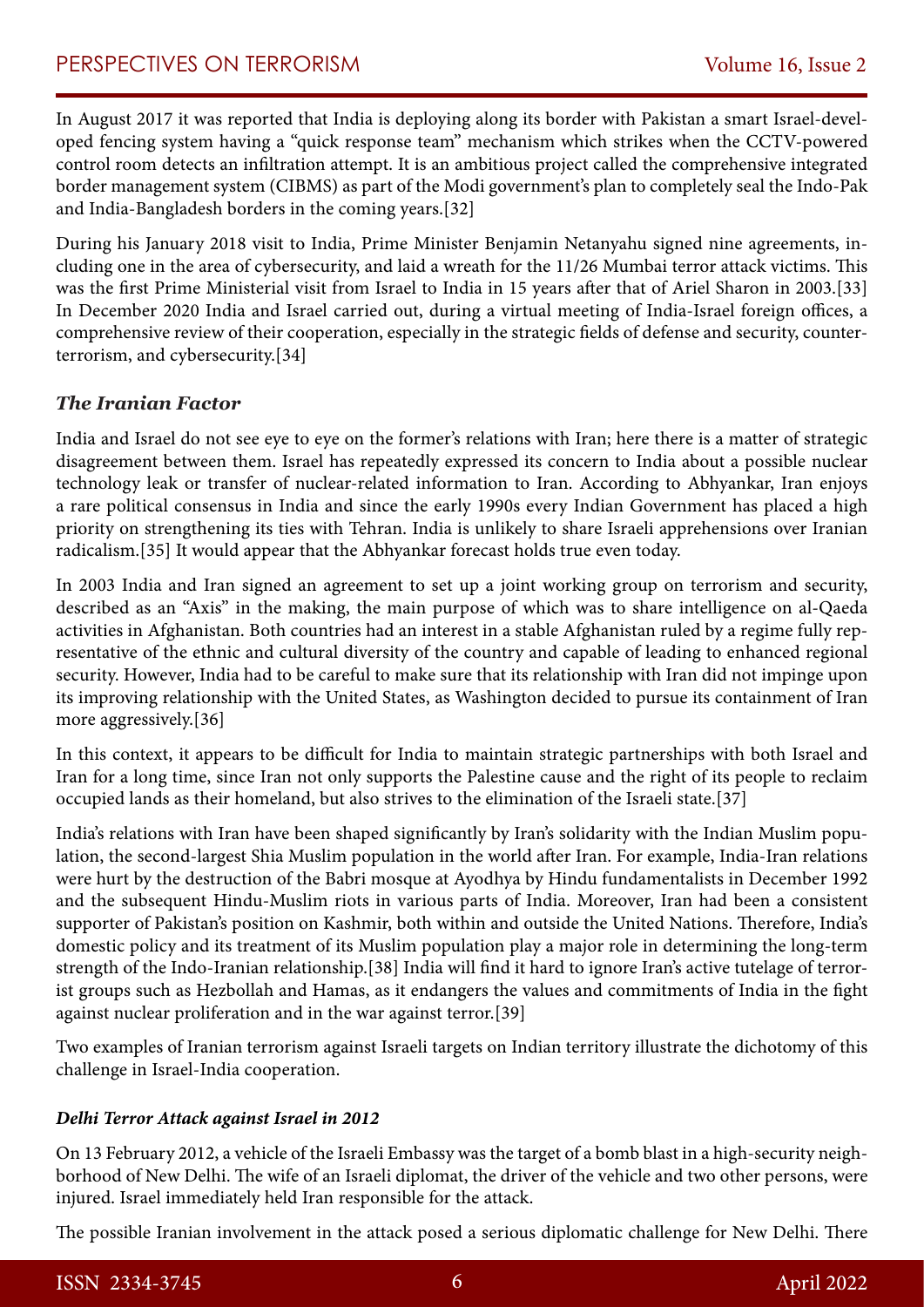was a great deal of circumstantial evidence, including the fact that an identical attack was attempted the same day on another Israeli Embassy vehicle in Tbilisi, Georgia. Moreover, the New Delhi attack came a day after the fourth death anniversary of Hezbollah leader Imad Mughniyah, who had died in a car explosion. The evidence indicated that a covert war between Israel and Iran and Hezbollah "just arrived in India." This was detrimental to India's security, and New Delhi needed to do something about it, advised *The Times of India*. The daily stressed that New Delhi doesn't appreciate the sponsorship of terror activities on Indian soil but condones the murder of Iranian nuclear scientists. India is also firmly opposed to any raid on Iran's nuclear sites, as the Israelis periodically threaten.[40]

Some Indian journals raised the question of a possible cooperation between Hezbollah and local recruits in India to harm Israeli interests in the country. If this angle has any truth, LeT support for the Hezbollah plan cannot be ruled out, though LeT is composed of extremist Sunnis only.[41]

Indian reaction to the bombing of an Israeli diplomatic car has been lukewarm at best. A foreign ministry spokesman in New Delhi said that India would seek the cooperation of the Iranian authorities in bringing those involved in this dastardly attack to justice.

New Delhi Police arrested Indian journalist Syed Mohammed Ahmad Kazmi, a Shi'ite with long-standing Iranian connections, who was employed part-time by an Iranian broadcaster for allegedly facilitating the February 13 bombing. An Indian court issued arrest warrants for Iranians Housan Afshari, Syed Ali Mehdi Sadr and Mohammed Reza Abolghasemi in connection with the attack. Housan Afshari, who had visited Delhi twice and left for Malaysia shortly after the Delhi attack, was in contact with Masoud Sedaghatzadeh, one of the Iranian suspects in the January 2012 Bangkok bomb plot, who was later named on an Indian arrest warrant for his role in the New Delhi attack.[42]

On 31 July 2012, Kazmi was charged under various provisions of the Unlawful Activities (Prevention) Act (UAPA), Indian Penal Code (IPC) including attempt to murder and the Explosive Substances Act.[43]. However, Kazmi was granted bail in October 2012. To this day, he is active as a freelance journalist, being the founding editor of Media Star News. Recently, he started his own YouTube channel "Media Star World" which is mainly focusing on international affairs "from the Indian perspective."[44]

In July 2012, the *Times of India* reported that Delhi Police concluded that terrorists belonging to a branch of Iran's military, the Iranian Revolutionary Guard Corps (IRGC), were responsible for the attack. The investigation report, exclusively accessed by the *Times of India*, stated that the IRGC members had discussed the plan to attack the Israeli diplomats in India with Indian journalist Kazmi in January 2011, after Iranian scientists had been attacked, allegedly by Israelis. Kazmi had been in touch with these people for almost 10 years.[45]. The Indian Police spokesperson denied the report.[46]

Iran denied it would do such a thing in India, especially when New Delhi was making strenuous efforts—despite disapproval by the US and some European countries—to develop new methods to pay for Iranian oil. "It is not in the character of Iranian policy to do this. If it is so, why select India? Iran could have selected some other country." The attacks in India occurred when it had just replaced China as Iran's largest crude oil importer. The question of why Iran would do this to its biggest customer arose after the attacks.[47]

Indeed, several weeks later, a large Indian delegation visited Tehran to ask for more oil imports and India invited three Iranian banks to open their branches to conduct direct trade. In April 2012, Tehran informed the Indian Ministry of External Affairs that "both sides are interested in collaboration''. At the same time it said that information about the three suspected Iranians involved in the terrorist attack could not be provided immediately "because Iran had gone into its Navroz (New Year) celebrations!"[48]

It appears that all the diplomatic efforts, as well as the visit of the Indian Police to Tehran to obtain official information about the suspected perpetrators of the February 13 attack, have not achieved any positive results until today.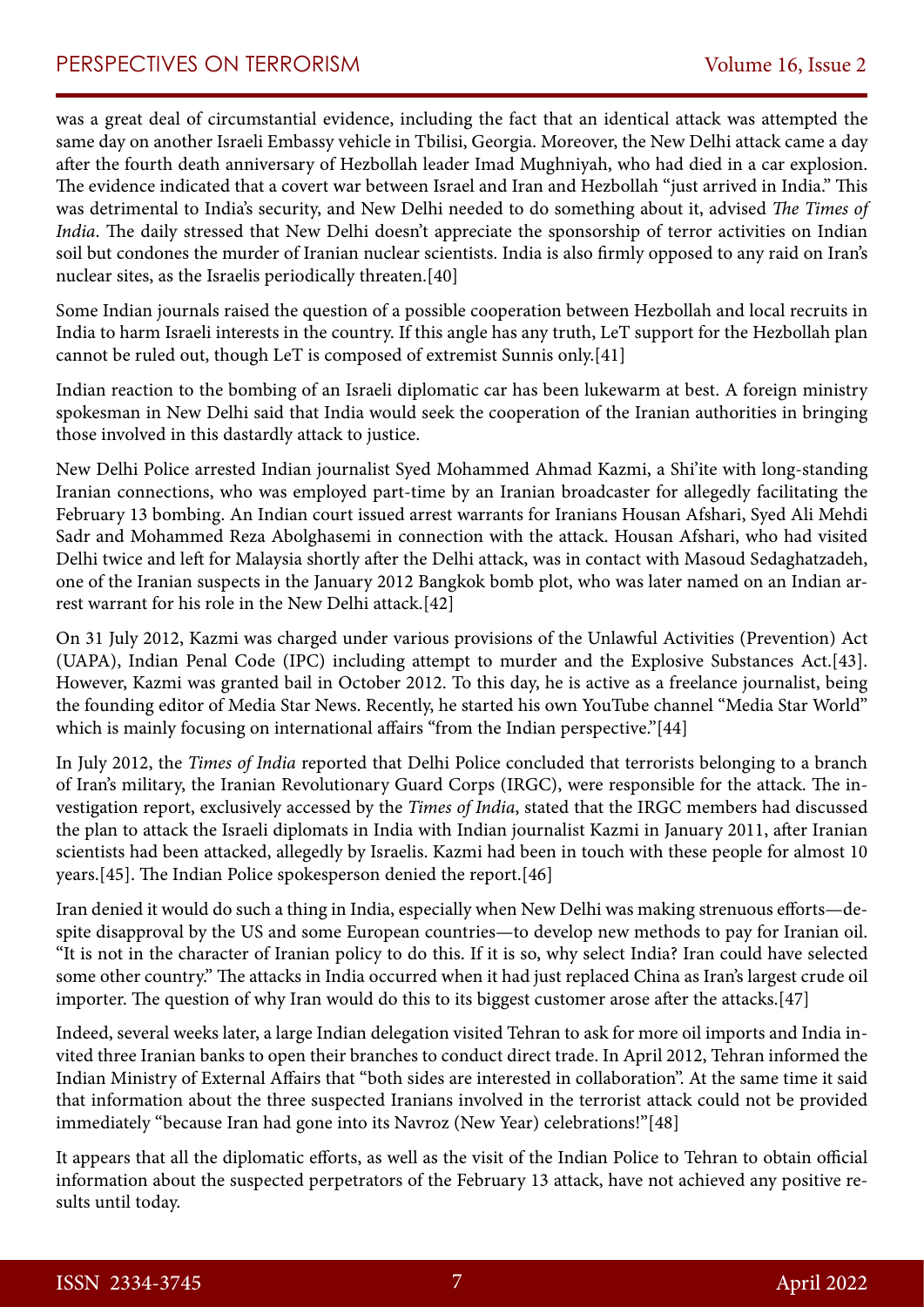#### *Blast Near Israel Embassy on January 31, 2021*

A minor blast took place in the evening in a high-security zone of Delhi. No one was injured. An envelope addressed to the Israeli Embassy and containing a note was found at the site of the blast. According to the style of writing and the spelling of the names, it was probably written by an Iranian. The letter swore revenge for the killing of Quds Force commander General Qasem Soleimani in January 2020 by the United States, and for the death of an Iranian nuclear scientist Mohsen Fakhrizadeh, allegedly by Israel, in November 2020. The explosion took place on the day when India and Israel marked the completion of the 29th anniversary of the establishment of their diplomatic relations.[49]

Investigators were looking into links to Jaish-ul-Hind, an unknown group which claimed responsibility for the blast on Telegram more than an hour before the explosion occurred. Police have recovered a chat on social media wherein the terror outfit could be seen taking pride over the attack. More than a month later, India's central counterterrorism agencies drew up a list of suspects, with their investigations concluding that while the Iranian Quds force was behind the terror plot, the bomb itself was planted by a local Indian Shia team.[50]

The Special Cell of Delhi Police arrested four students from Jammu and Kashmir in connection with the blast. Police had alleged that this was a case of conspiracy hatched by Islamic outfits and the four students were planning to carry out terrorist attacks in Delhi and other parts of India, targeting Western as well as Israeli establishments in India. In July 2020, Chief Metropolitan Magistrate Pankaj Sharma granted bail to Nazir Hussain (aged 25), Zulfikar Ali Wazir (25), Aiaz Hussain (28) and Muzammil Hussain (25). In its order, the court claimed that nothing incriminating has been put forth by the police which suggested that the accused persons had links with any terrorist organization. It further noted that as per the report, Nazir was a supporter of the Islamic Revolutionary Guard Corps of Iran, "and this was not a terrorist organisation." All four were released because of their near-perfect alibi. Delhi Police have opposed the bail plea citing that the investigation was still at a crucial stage.[51]

A year after the blast outside the Israeli Embassy in Delhi, the National Investigation Agency (NIA), which was investigating the case, was nowhere close to cracking the case.[52]

The February 13, 2012 attack, in one of the rising global powers, although relatively minor, was more of an Iranian signal with the potential to reverberate internationally. The timing was, as indicated before, probably connected to the 29th anniversary of the establishment of diplomatic ties between India and Israel. Based on experience [2012], it is possible that the Iranian leaders thought they could rely on a lax investigation, under political constraints, by the Indian authorities.

A top comment by Vidyanand Shetty on *The Times of India* of January 30, 2021, resumes the discussion: "Iran can't use India for its dirty games. They escaped punishment in 2012 as they had a friendly gov't. Now things have changed, [with] this act of terrorism against India and not against Israel. [The] Indian government should issue a strong statement: anyone using Indian soil will be punished." Prime Minister Narendra Modi condemned the terror attack near the Israeli Embassy in New Delhi and pledged to punish the perpetrators.

Surprising as it may be, Israel and Iran accept India's relations with the rival as a fact, without criticizing their very existence or the Indian interest in strengthening them. India's relations with each of the two are important enough for the other to try to harm them.[53]

Iran's Ambassador to India since December 2012, Ansari, a seasoned diplomat, asked in an interview what he feels about India's growing ties with Israel answered: "That is your business. It is not our business to advise you. Any country can choose their own friends. That's your right as well as ours. But we should not let our friends choose our enemies. If they (Israel) are your friends, don't let them choose your enemies."[54]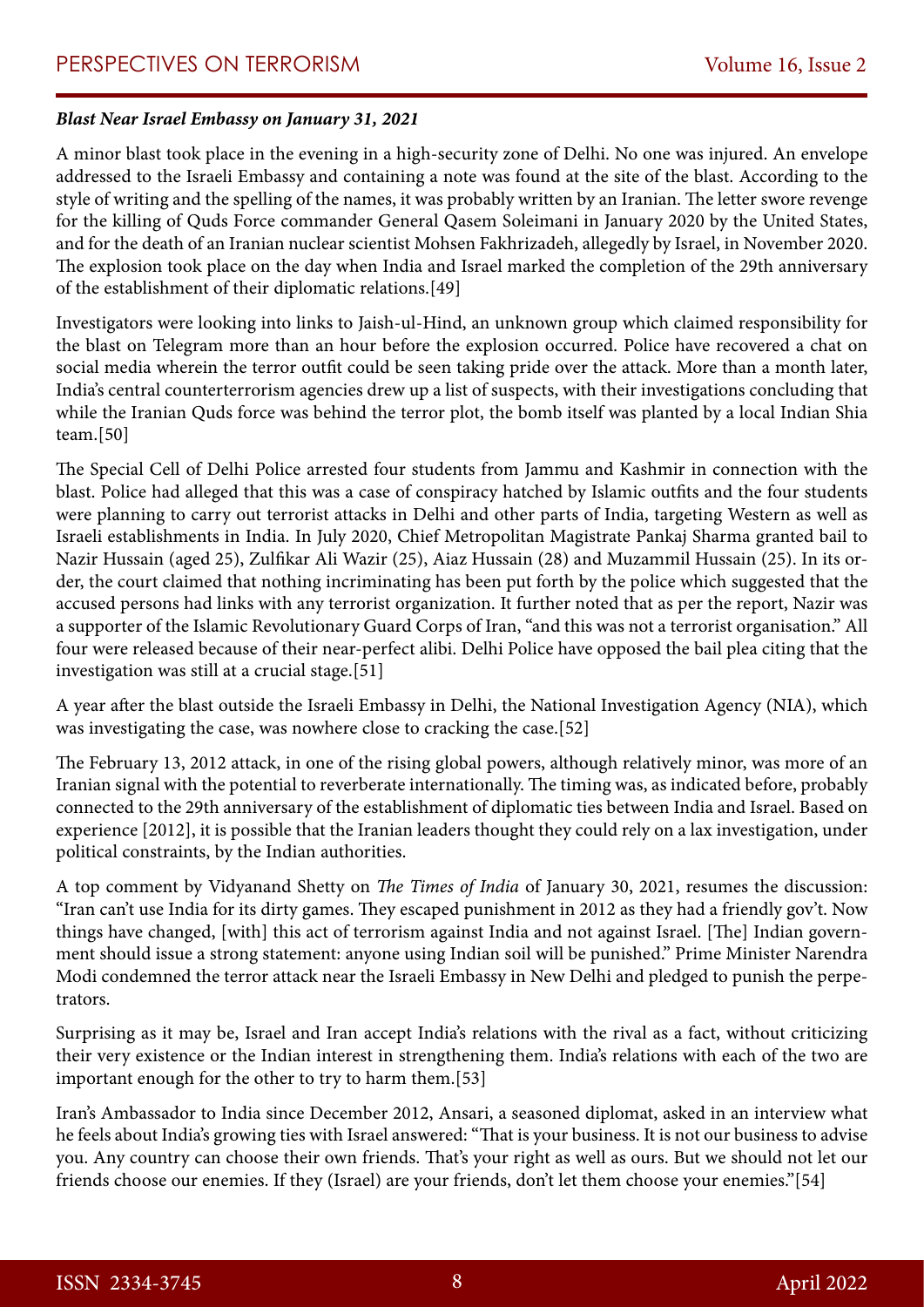#### *Conclusion*

India's External Affairs Minister S. Jaishankar declared during his five-day visit to Israel in October 2021 that India has been facing major threats emanating across the border from Pakistan and that Israel is also surrounded by hostile neighbors. India and Israel have a Joint Working Group on Counterterrorism and the two countries also share real-time intelligence to deal with the terrorist menace. Jaishankar added that the "real thrust, however, is to expand the innovation and trade partnership between our two knowledge economies." As an example, he noted that the two countries collaborate to tackle the COVID-19 pandemic.[55]

In describing the security relations between the countries, including CT, the former Israeli ambassador to New Delhi, Daniel Carmon, has stressed that there is a formal maintenance of discretion, although it is a major component of the relationship. Relations between the two countries are officially viewed as a strategic partnership.[56]

Indeed, one should see the cooperation of the two states on counterterrorism as part of a much larger strategic alliance—an alliance based on democratic values which both countries share and based as well on the similarity of threats posed to both of them by asymmetric warfare.

*Acknowledgments***:** This article is an expanded text of a presentation given by the author via Zoom at the Maharana Pratap Annual Security Dialogue, New Delhi, 12 January 2022.

*About the Author:* **Ely Karmon** *is senior research scholar at the International Institute for Counter-Terrorism (ICT) and former research fellow at The Institute for Policy and Strategy (IPS) at Reichman University (former IDC), Herzlyia, Israel. Dr. Karmon lectures on international terrorism and CBRN terrorism at the M.A. Counterterrorism Studies at Reichman University. His fields of research include political violence, international terrorism, CBRN terrorism, and the strategic influence of terrorism and subversion in the Middle East and worldwide. His seminal book "Coalitions between Terrorist Organizations: Revolutionaries, Nationalists, and Islamists" was published in 2005 by Brill Academic Publishers (Leiden and Boston). The Center for Strategic Leadership, US Army War College, published his monograph, "Iran–Syria-Hizballah–Hamas: A Coalition against Nature. Why Does It Work?" (2008).*

#### *Notes*

[1] Rajendra Abhyankar, "The Evolution and Future of India-Israel Relations," *Research Paper No. 6*, S. Daniel Abraham Center for International and Regional Studies, Tel Aviv University March 6, 2012. URL: [https://www.academia.edu/41904609/From\\_the\\_Ro](https://www.academia.edu/41904609/From_the_Romantic_to_the_Historic_Preface_to_an_essay_by_Rajendra_Abyankar_on_the_evolution_and_future_of_India_Israel_relations)[mantic\\_to\\_the\\_Historic\\_Preface\\_to\\_an\\_essay\\_by\\_Rajendra\\_Abyankar\\_on\\_the\\_evolution\\_and\\_future\\_of\\_India\\_Israel\\_relations](https://www.academia.edu/41904609/From_the_Romantic_to_the_Historic_Preface_to_an_essay_by_Rajendra_Abyankar_on_the_evolution_and_future_of_India_Israel_relations)

[2] Jayshree Bajoria, "RAW: India's External Intelligence Agency," *Council on Foreign Relations Backgrounder,* November 7, 2008. URL: https://www.cfr.org/backgrounder/raw-indias-external-intelligence-agency

[3] "Mossad, RAW cooperation deepens," *The News International Monitoring Report*, November 16, 2016. URL: [https://www.](https://www.thenews.com.pk/print/165220-Mossad-RAW-cooperationdeepens) [thenews.com.pk/print/165220-Mossad-RAW-cooperationdeepens](https://www.thenews.com.pk/print/165220-Mossad-RAW-cooperationdeepens) 

[4] Rajendra Abhyankar, op. cit., p. 11

[5] Bidanda M. Chengappa, "Indo-Israeli Relations: Politico-Military Dimensions," *The Centre for Land Warfare Studies (CLAWS) Journal*, New Delhi, Summer 2010. URL: [https://archive.claws.in/images/journals\\_doc/1397629900Bidanda%20M%20Chengap](https://archive.claws.in/images/journals_doc/1397629900Bidanda%20M%20Chengappa%20%20CJ%20Summer%202010.pdf)[pa%20%20CJ%20Summer%202010.pdf](https://archive.claws.in/images/journals_doc/1397629900Bidanda%20M%20Chengappa%20%20CJ%20Summer%202010.pdf)

[6] Steve Coll, "Israeli Tourist Battles with Kashmiri Captors," *Washington Post*, June 28, 1991. URL: [https://www.washingtonpost.](https://www.washingtonpost.com/archive/politics/1991/06/28/israeli-tourist-battles-with-kashmiri-captors/059fb732-528a-49d8-acc6-dfebba3bc449/) [com/archive/politics/1991/06/28/israeli-tourist-battles-with-kashmiri-captors/059fb732-528a-49d8-acc6-dfebba3bc449/](https://www.washingtonpost.com/archive/politics/1991/06/28/israeli-tourist-battles-with-kashmiri-captors/059fb732-528a-49d8-acc6-dfebba3bc449/)

[7] Bidanda M. Chengappa, op. cit*.*, p. 8.

[8] Ibid.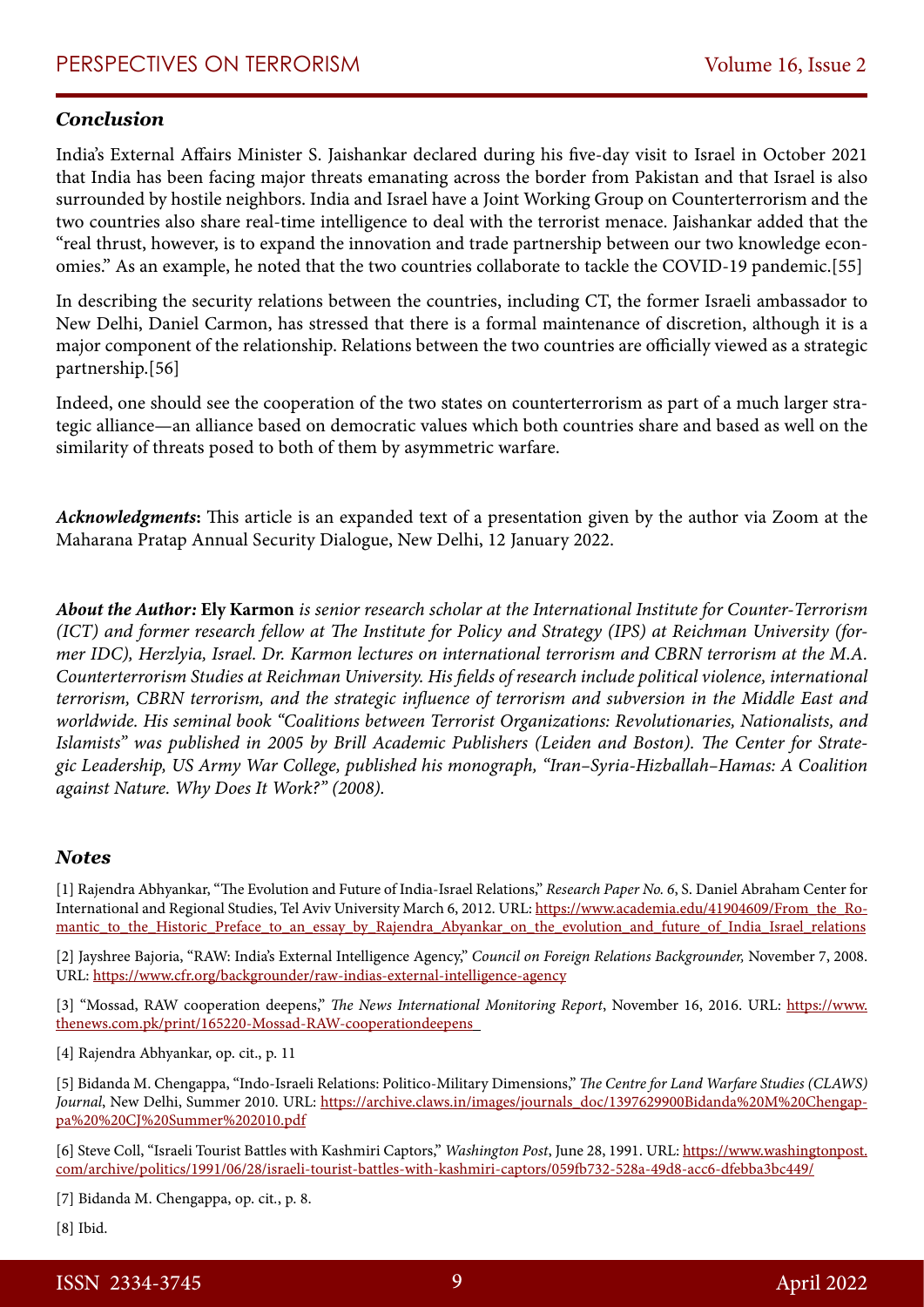[9] Ibid.

[10] Ashok Sharmaa and Dov Bing, "India–Israel relations: the evolving partnership," *Israel Affairs*, 2015, Vol. 21, No. 4, pp. 620–632. URL:<https://af.booksc.org/book/52596578/b066ef>

[11] Rajendra Abhyankar, op. cit. p. 13.

[12] Ibid.

[13] See Samuel C. Rajiv, "The Delicate Balance: Israel and India's Foreign Policy Practice," *Strategic Analysis*, Vol. 36, No. 1, January 2012, pp. 128–144.

URL:<https://www.tandfonline.com/doi/abs/10.1080/09700161.2012.628483?journalCode=rsan20>

[14] M. K. Bhadrakumar, "India Seeks 'Velvet Divorce' from Iran," *Mainstream*, Vol XLVI, No 48, November 16, 2008. URL: <https://www.mainstreamweekly.net/article1044.html>

[15] Samuel Rajiv, op. cit., p. 138; citing Elliot Jager, Limited Partnership," *Jewish Ideas Daily*, August 16, 2010.

[16] Rajendra Abhyankar, op. cit., p. 20.

[17] Bidanda M. Chengappa, op. cit., p. 10.

[18] Ibid.

[19] Vinay Kaura, "Indo-Israeli Security Cooperation: Onward and Upward," *BESA Center Perspectives Paper*, No. 522, July 8, 2017. URL:<https://besacenter.org/wp-content/uploads/2017/07/522-Indo-Israel-Security-Cooperation-Kaura-final.pdf>

[20] Ashok Sharmaa and Dov Bing, op. cit., p. 3.

[21] Ibid.

[22] Jonathan Spyer, "The 2008 terror attacks in Mumbai helped shape Israel-India relations," *The Jerusalem Post*, November 25, 2021. URL: [https://www.jpost.com/international/the-2008-terror-attacks-in-mumbai-helped-shape-israel-india-rela](https://www.jpost.com/international/the-2008-terror-attacks-in-mumbai-helped-shape-israel-india-relations-687000)[tions-687000](https://www.jpost.com/international/the-2008-terror-attacks-in-mumbai-helped-shape-israel-india-relations-687000)

[23] Ibid.

[24] Vinay Kaura, op. cit., p. 3.

[25] Ibid.

[26] Ibid.

[27] Shalom Salomon Wald, India's Israel relations, the Middle East and China, *SIGNAL paper*, August 29, 2017. URL: [http://](http://jppi.org.il/wp-content/uploads/2017/12/Indias-Israel-relations-the-Middle-East-and-China-1.pdf) [jppi.org.il/wp-content/uploads/2017/12/Indias-Israel-relations-the-Middle-East-and-China-1.pdf.](http://jppi.org.il/wp-content/uploads/2017/12/Indias-Israel-relations-the-Middle-East-and-China-1.pdf)

[28] "Indo-Israel ties did not start two and a half years ago, there has been a change in policy: Daniel Carmon," *The Indian Express,* January 15, 2017. URL: [https://indianexpress.com/article/india/indo-israel-ties-did-not-start-two-and-a-half-years-ago-there](https://indianexpress.com/article/india/indo-israel-ties-did-not-start-two-and-a-half-years-ago-there-has-been-a-change-in-policy-ambassador-to-india-daniel-carmon-4474552/)[has-been-a-change-in-policy-ambassador-to-india-daniel-carmon-4474552/](https://indianexpress.com/article/india/indo-israel-ties-did-not-start-two-and-a-half-years-ago-there-has-been-a-change-in-policy-ambassador-to-india-daniel-carmon-4474552/)

[29] "I feel doors opening at Government level: Israeli Envoy on ties with India," *The Indian Express,* April 26, 2017. URL: [https://www.newindianexpress.com/nation/2017/apr/26/i-feel-doors-opening-at-government-level-israeli-envoy-on-ties-with](https://www.newindianexpress.com/nation/2017/apr/26/i-feel-doors-opening-at-government-level-israeli-envoy-on-ties-with-india-1597777.html)[india-1597777.html](https://www.newindianexpress.com/nation/2017/apr/26/i-feel-doors-opening-at-government-level-israeli-envoy-on-ties-with-india-1597777.html)

[30] S. Samuel C. Rajiv, "Indian Responses to Israel's Gaza Operations," *Mideast Security and Policy Studies*, No. 119, THE BE-GIN-SADAT CENTER FOR STRATEGIC STUDIES BAR-ILAN UNIVERSITY, p. 59, May 2016. URL: https://besacenter.org/ wp-content/uploads/2016/05/MSPS119-Indian-Responses.pdf

[31] Ibid.

[32] "Israel fence systems, quick response team at Pakistan borders: BSF DG," *The Economic Times*, July 13, 2018. URL: [https://](https://economictimes.indiatimes.com/news/defence/israel-fence-systems-quick-response-team-at-pakistan-borders-bsf-dg/articleshow/60044263.cms?from=mdr) [economictimes.indiatimes.com/news/defence/israel-fence-systems-quick-response-team-at-pakistan-borders-bsf-dg/article](https://economictimes.indiatimes.com/news/defence/israel-fence-systems-quick-response-team-at-pakistan-borders-bsf-dg/articleshow/60044263.cms?from=mdr)[show/60044263.cms?from=mdr](https://economictimes.indiatimes.com/news/defence/israel-fence-systems-quick-response-team-at-pakistan-borders-bsf-dg/articleshow/60044263.cms?from=mdr)

[33] Israel, India sign nine cooperation agreements at start of Netanyahu visit," *Jewish Telegraphic Agency*, January 15, 2018. URL: <https://www.jta.org/2018/01/15/israel/israel-india-sign-nine-cooperation-agreements-at-start-of-netanyahu-visit>

[34] "India, Israel review ties in key areas," *Press Trust of India,* December 7, 2020. URL: [http://www.ptinews.com/news/12018763\\_](http://www.ptinews.com/news/12018763_India--Israel-review-ties-in-key-areas.html) [India--Israel-review-ties-in-key-areas.html](http://www.ptinews.com/news/12018763_India--Israel-review-ties-in-key-areas.html)

[35] Rajendra Abhyankar, op. cit., p. 20.

ISSN 2334-3745 10 April 2022